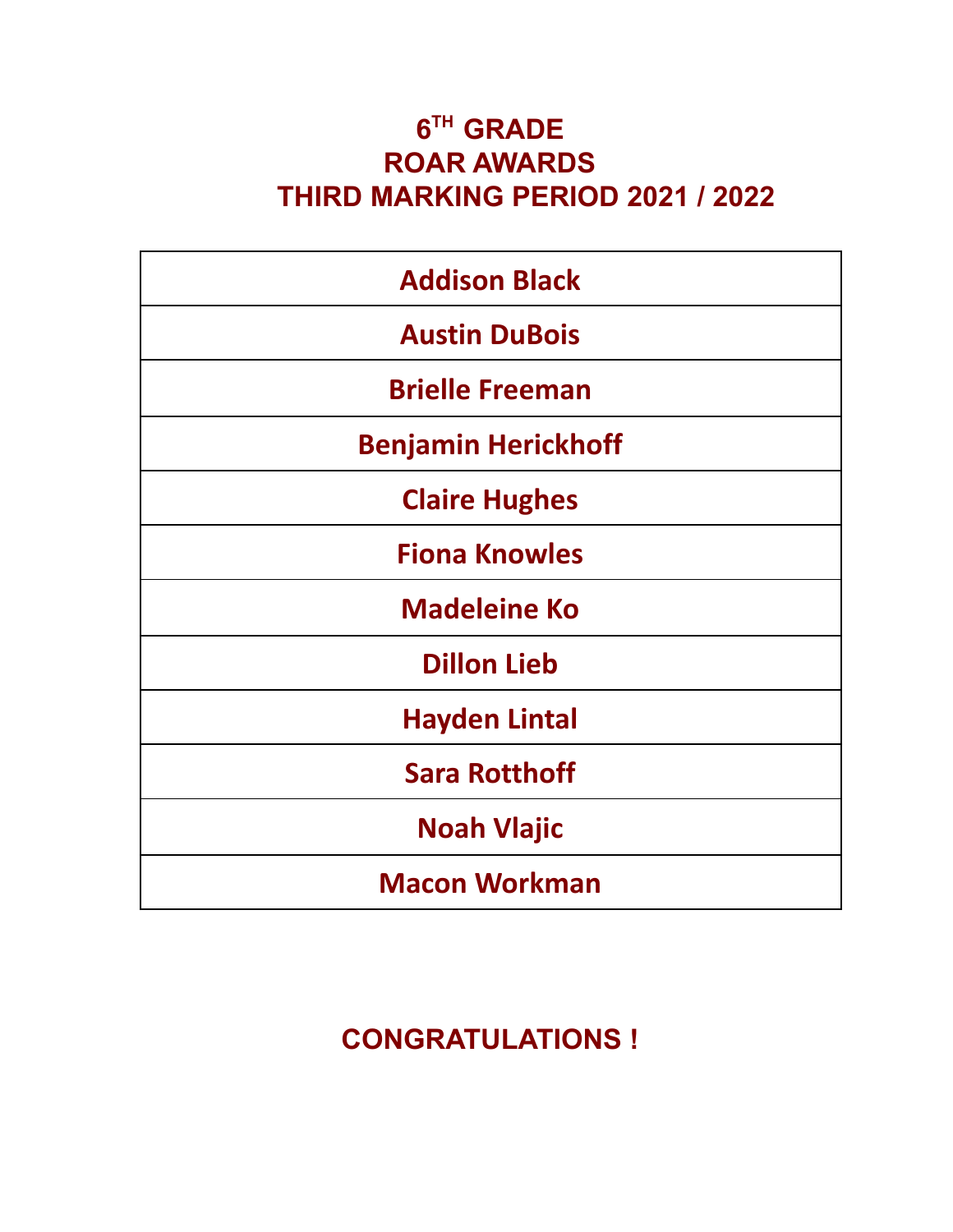#### **7 TH GRADE ROAR AWARDS THIRD MARKING PERIOD 2021 / 2022**

| <b>Scott Adkins</b>      |
|--------------------------|
| <b>Safa Ali</b>          |
| <b>Kaitlyn Baylis</b>    |
| <b>Ella Caldwell</b>     |
| <b>Lio/ Tobey Fast</b>   |
| <b>Henry Frederick</b>   |
| <b>Henry Jacobs</b>      |
| <b>Breanne Kellerman</b> |
| <b>Luke Ladrido</b>      |
| <b>Michael Leidy</b>     |
| <b>Rebecca Lucy</b>      |
| <b>Ty Miller</b>         |
| <b>Alexa Petersen</b>    |
| <b>Natee Zalno</b>       |

### **CONGRATULATIONS !**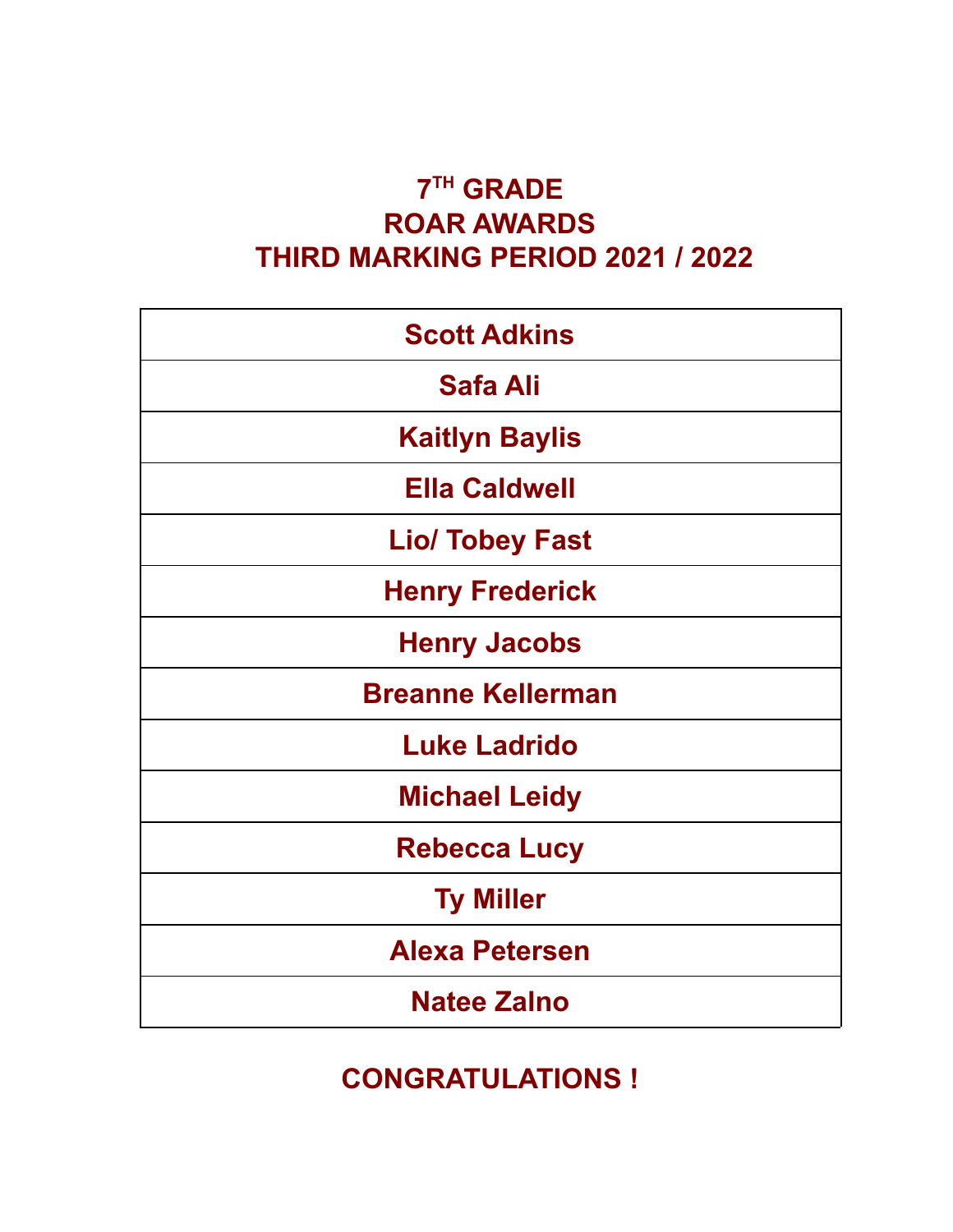#### **8 TH GRADE ROAR AWARDS THIRD MARKING PERIOD 2021 / 2022**

| <b>Julia Bigger</b>     |
|-------------------------|
| <b>Beatriz Braga</b>    |
| <b>Rasik Cruden</b>     |
| <b>Piper Curling</b>    |
| <b>Santino Depalma</b>  |
| <b>Reese Havird</b>     |
| <b>Gabe Lucas</b>       |
| <b>Anabelle Morales</b> |
| <b>Madelynn Pitcher</b> |
| <b>Isaac Poole</b>      |
| <b>Jude Rhymer</b>      |
| <b>Nathan Roan</b>      |
| <b>Lacey Sheaffer</b>   |
| <b>Anthony Shue</b>     |
|                         |
|                         |

**CONGRATULATIONS !**